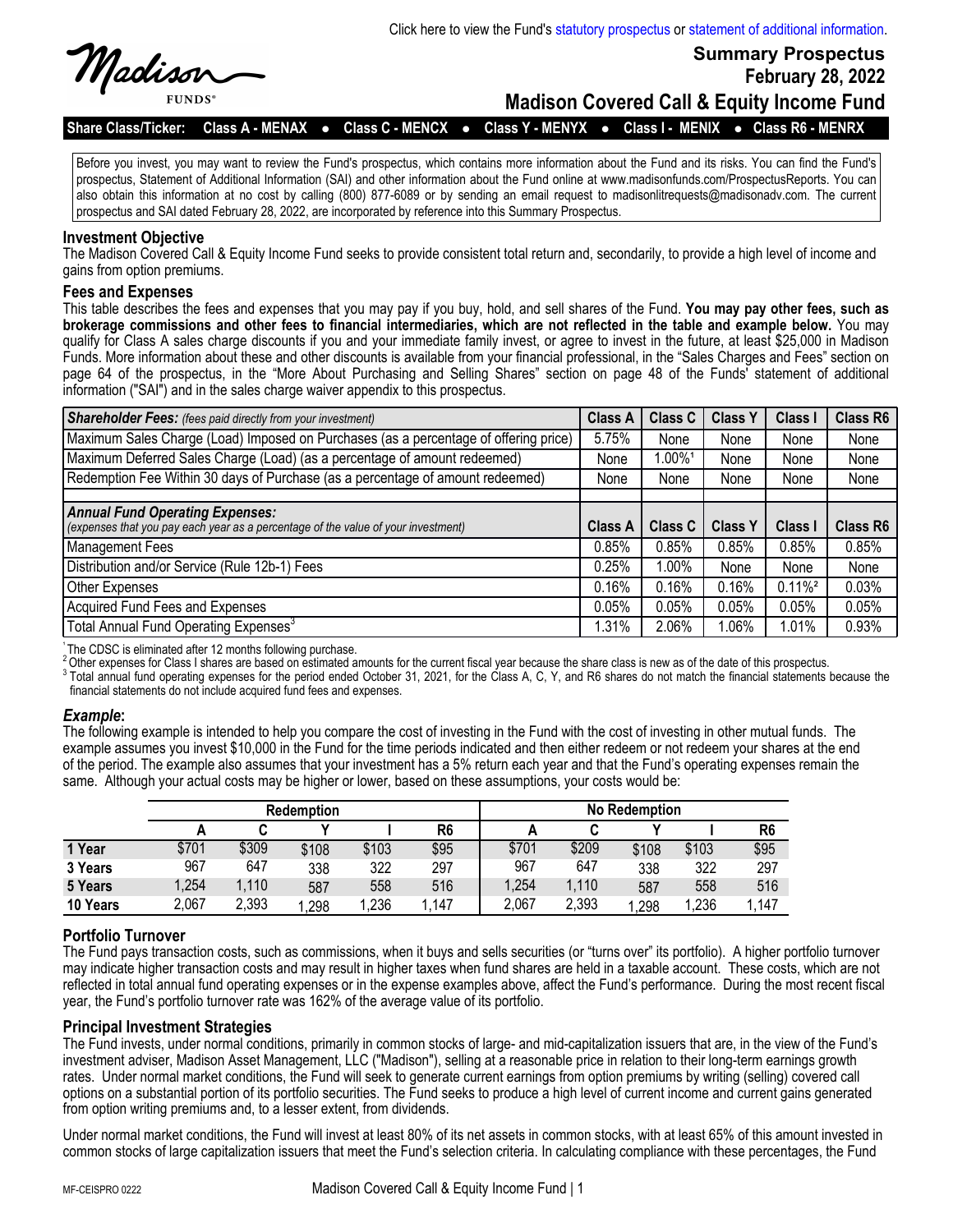will "look through" to the characteristics of the underlying holdings of any exchange traded funds ("ETFs") held by the Fund. The Fund may invest the remainder of its common stock investments in companies that meet the Fund's selection criteria but whose market capitalization is considered to be middle sized or "mid-cap" (generally, stocks with a market capitalization similar to those companies in the Russell Midcap® Index). In addition, the Fund may invest up to 15% of its net assets in foreign securities, including American Depositary Receipts ("ADRs") and emerging market securities. Madison will allocate the Fund's assets among stocks in sectors of the economy based upon Madison' views on forward earnings growth rates, adjusted to reflect Madison's views on economic and market conditions and sector risk factors. In general, Madison focuses its investments in the information technology, consumer discretionary, health care and financials sectors, and may invest up to 35% of the Fund's net assets in any one such sector. The Fund generally holds 30-60 individual equity and investment company securities, including ETFs and Unit Investment Trusts ("UITs"), in its portfolio at any given time. This reflects Madison's belief that your money should be invested in Madison's top investment ideas, and that focusing on Madison's highest conviction investment ideas is the best way to achieve the Fund's investment objective.

Although Madison believes that, under normal conditions, at least 80% of the Fund will be invested in equity securities, high levels of new investment inflow can lead to periods of higher cash levels which are invested in due course as appropriate opportunities are identified. In addition, during periods in which stock markets advance, option assignment activity can rise significantly resulting in options being exercised and portfolio securities being called away in exchange for Madison. Madison believes that reinvesting such sale proceeds should be done carefully and opportunistically such that cash level may remain elevated for relatively short periods of time until appropriate reinvestment opportunities are identified. Additionally, during periods when Madison believes the stock markets in general are overvalued or when there is perceived domestic or global economic or political risk or when investments in equity securities bear an above average risk of loss, Madison will delay investment of some or all of the Fund's cash until such periods have ended. Thus, in Madison's discretion, the Fund's cash may be held for "temporary defensive purposes," and might represent a material percentage of the Fund's portfolio. These periods may last for a few weeks or even for a few months, until more attractive market conditions exist.

The Fund will employ an option strategy of writing covered call options on a substantial portion of the common stocks in its portfolio. The extent of option writing activity will depend upon market conditions and Madison's ongoing assessment of the attractiveness of writing call options on the Fund's stock holdings. In addition to providing income, covered call writing helps to reduce the volatility (and risk profile) of the Fund by providing downside protection.

In addition to its covered call strategy, the Fund may, to a lesser extent (not more than 20% of its net assets), pursue an option strategy that includes the writing of both put options and call options on certain of the common stocks in the Fund's portfolio. To seek to offset some of the risk of a larger potential decline in the event the overall stock market has a sizable short-term or intermediate-term decline, the Fund may, to a limited extent (not more than 2% of its total assets) purchase put options or put option debit spreads (where another put option at a lower strike price is sold to offset the cost of the first put option) on broad-based securities indices (such as the S&P 500, S&P MidCap 400 or other indices deemed suitable) or certain ETFs that trade like common stocks but represent such market indices. To seek to offset some of the risk of a larger potential decline in an individual holding due to a binary short term company specific event, the Fund may, to a limited extent (not more than 2% of its total assets) purchase put options on individual equity holdings.

The Fund's investment strategy reflects Madison's general "Participate and Protect®" investment philosophy. Madison's expectation is that investors in the fund will participate in market appreciation during bull markets and experience something less than full participation during bear markets compared with investors in portfolios holding more speculative and volatile securities; therefore, this investment philosophy is intended to represent a conservative investment strategy. There is no assurance that Madison's expectations regarding this investment strategy will be realized.

Although the fund expects to pursue its investment objectives utilizing its principal investment strategies regardless of market conditions, the fund may invest up to 100% in money market instruments. To the extent the fund engages in this temporary defensive position, the Fund's ability to achieve its investment objectives may be diminished.

# **Principal Risks**

The specific risks of owning the Fund are set forth below. You could lose money as a result of investing in the fund. An investment in the fund is not a deposit of a bank and is not insured or guaranteed by the Federal Deposit Insurance Corporation or any other government agency, entity or person. The Fund's share price and total return will fluctuate. You should consider your own investment goals, time horizon and risk tolerance before investing in the Fund.

*Option Risk*. There are several risks associated with transactions in options on securities, as follows:

- There are significant differences between the securities and options markets that could result in an imperfect correlation between these markets, causing a given transaction not to achieve its objectives.
- As the writer of a covered call option, the Fund forgoes, during the option's life, the opportunity to profit from increases in the market value of the security covering the call option above the sum of the premium and the strike price of the call, but has retained the risk of loss should the price of the underlying security decline.
- The writer of an option has no control over the time when it may be required to fulfill its obligation as a writer of the option. Once an option writer has received an exercise notice, it may not be able to effect a closing purchase transaction in order to terminate its obligation under the option and must then deliver the underlying security at the exercise price.
- There can be no assurance that a liquid market will exist when the Fund seeks to close out an option position. If the Fund were unable to close out a covered call option that it had written on a security, it would not be able to sell the underlying security unless the option expired without exercise.
- The hours of trading for options may not conform to the hours during which the underlying securities are traded. To the extent that the options markets close before the markets for the underlying securities, significant price and rate movements can take place in the underlying markets that cannot be reflected in the options markets.
- The value of call options will be affected by changes in the value and dividend rates of the underlying common stocks, an increase in interest rates, changes in the actual or perceived volatility of the stock market and the underlying common stocks and the remaining time to the options' expiration. Additionally, the exercise price of an option may be adjusted downward before the option's expiration as a result of the occurrence of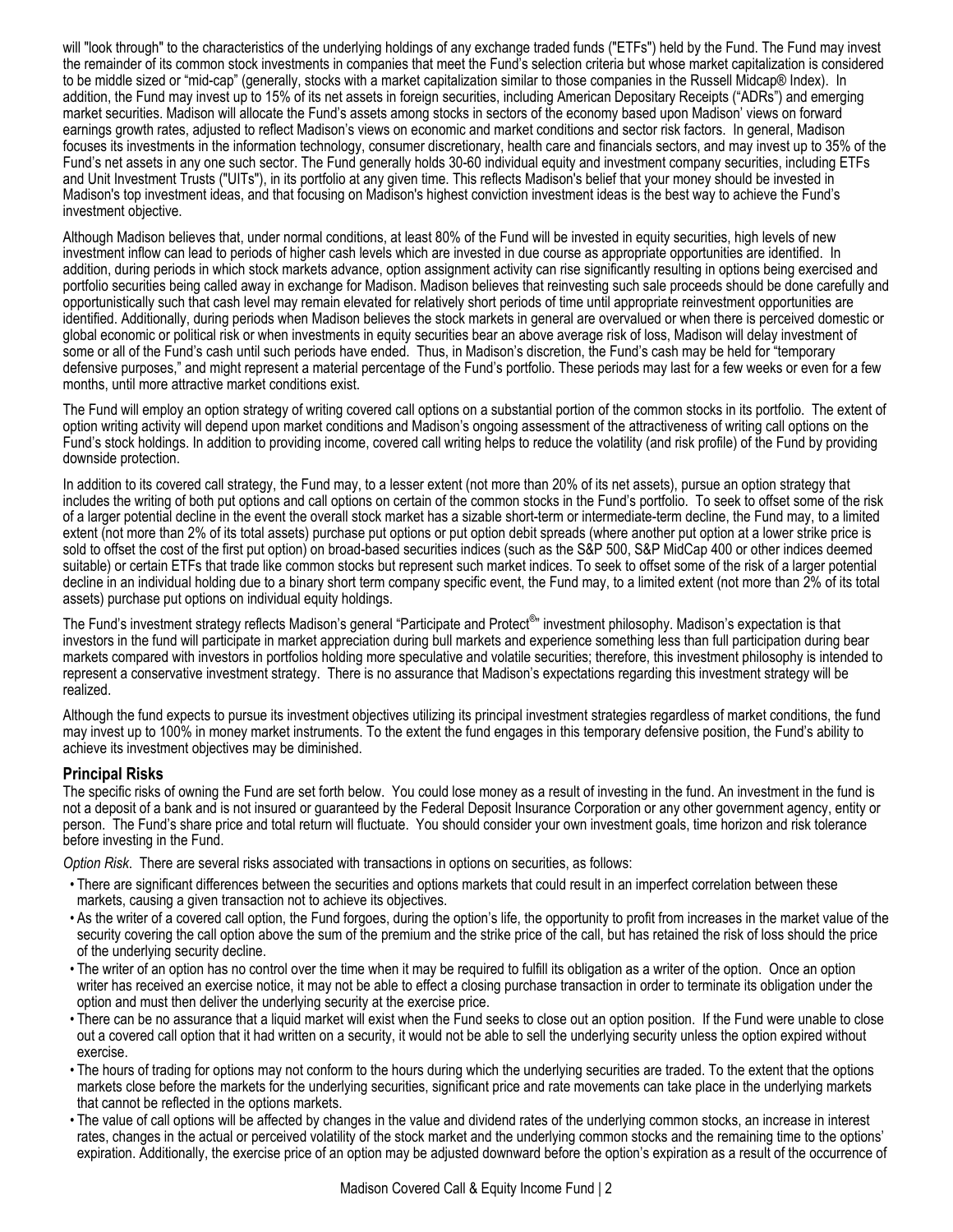events affecting the underlying equity security. A reduction in the exercise price of an option would reduce the Fund's capital appreciation potential on the underlying security.

- When the Fund writes covered put options, it bears the risk of loss if the value of the underlying stock declines below the exercise price. If the option is exercised, the Fund could incur a loss if it is required to purchase the stock underlying the put option at a price greater than the market price of the stock at the time of exercise. Also, while the Fund's potential gain in writing a covered put option is limited to the interest earned on the liquid assets securing the put option plus the premium received from the purchaser of the put option, the Fund risks a loss equal to the entire value of the stock.
- If a put option purchased by the Fund is not sold when it has remaining value, and if the market price of the underlying security remains equal to or greater than the exercise price, the Fund will lose its entire investment in the option.

The Fund's options transactions will be subject to limitations established by each of the exchanges, boards of trade or other trading facilities on which such options are traded. The number of options which the Fund may write or purchase may be affected by options written or purchased by other clients of Madison or its affiliates.

*Tax Risk*. The Fund will generate taxable income and therefore is subject to tax risk. In addition to option premium income, most or all of the gains from the sale of the underlying securities held by the Fund on which options are written may be short-term capital gains taxed at ordinary income rates in any particular year. Because the Fund does not have control over the exercise of the call options it writes, such exercises or other required sales of the underlying stocks may force the Fund to realize capital gains or losses at inopportune times. The Fund's transactions in options are subject to special and complex U.S. federal income tax provisions that may, among other things, treat dividends that would otherwise constitute qualified dividend income as non-qualified dividend income; treat dividends that would otherwise be eligible for the corporate dividends-received deduction as ineligible for such treatment; disallow, suspend or otherwise limit the allowance of certain losses or deductions, (iv) convert lower taxed long-term capital gain into higher taxed short-term capital gain or ordinary income; convert an ordinary loss or deduction into a capital loss (the deductibility of which is more limited); and cause the Fund to recognize income or gain without a corresponding receipt of cash.

*Derivatives Risk.* The risk that loss may result from investments in options, forwards, futures, swaps and other derivatives instruments. These instruments may be illiquid, difficult to price and leveraged so that small changes in the value of the underlying instruments may produce disproportionate losses to the Fund. Derivatives are also subject to counterparty risk, which is the risk that the other party to the transaction will not fulfill its contractual obligations.

*Concentration Risk*. To the extent that the Fund makes substantial investments in a single sector, the Fund will be more susceptible to adverse economic or regulatory occurrences affecting those sectors.

*Equity Risk*. The Fund is subject to equity risk. Equity risk is the risk that securities held by the Fund will fluctuate in value due to general market or economic conditions, perceptions regarding the industries in which the issuers of securities held by the Fund participate, and the circumstances and performance of companies whose securities the Fund holds. In addition, while broad market measures of common stocks have historically generated higher average returns than fixed income securities, common stocks have also experienced significantly more volatility in those returns.

*Mid Cap Risk*. The Fund's investments in midsize companies may entail greater risks than investments in larger, more established companies. Mid-capitalization companies tend to have narrower product lines, fewer financial resources, and a more limited trading market for their securities, as compared to larger companies. They may also experience greater price volatility than securities of larger capitalization companies because growth prospects for these companies may be less certain and the market for such securities may be smaller. Some growth-oriented companies may not have established financial histories; often have limited product lines, markets, or financial resources; may depend on a few key personnel for management; and may be susceptible to losses and risks of bankruptcy.

Market Risk. The share price of the Fund reflects the value of the securities it holds. If a security's price falls, the share price of the Fund will go down (unless another security's price rises by an offsetting amount). If the Fund's share price falls below the price you paid for your shares, you could lose money when you redeem your shares.

#### **Performance**

The following bar chart and table provide some indication of the risks of investing in the Fund. The bar chart shows how the Fund's investment results have varied from year to year. The table shows the Fund's average annual total returns for various periods compared to a broad measure of market performance, as well as the CBOE S&P 500 BuyWrite Index (BXM<sup>SM</sup>) which is provided because of the Fund's option writing strategy. The Fund's past performance (before and after taxes) is not necessarily an indication of its future performance. Updated performance information current to the most recent month end is available at no cost by visiting www.madisonfunds.com or by calling 1-800-877-6089.

## **Calendar Year Total Returns for Class A Shares**

(Returns do not reflect sales charges and would be lower if they did.)



| Highest/Lowest quarter end results<br>during this period were: |         |            |  |  |  |
|----------------------------------------------------------------|---------|------------|--|--|--|
| Highest:                                                       | 20 2020 | 19.31%     |  |  |  |
| Lowest:                                                        | 10 2020 | $-20.22\%$ |  |  |  |